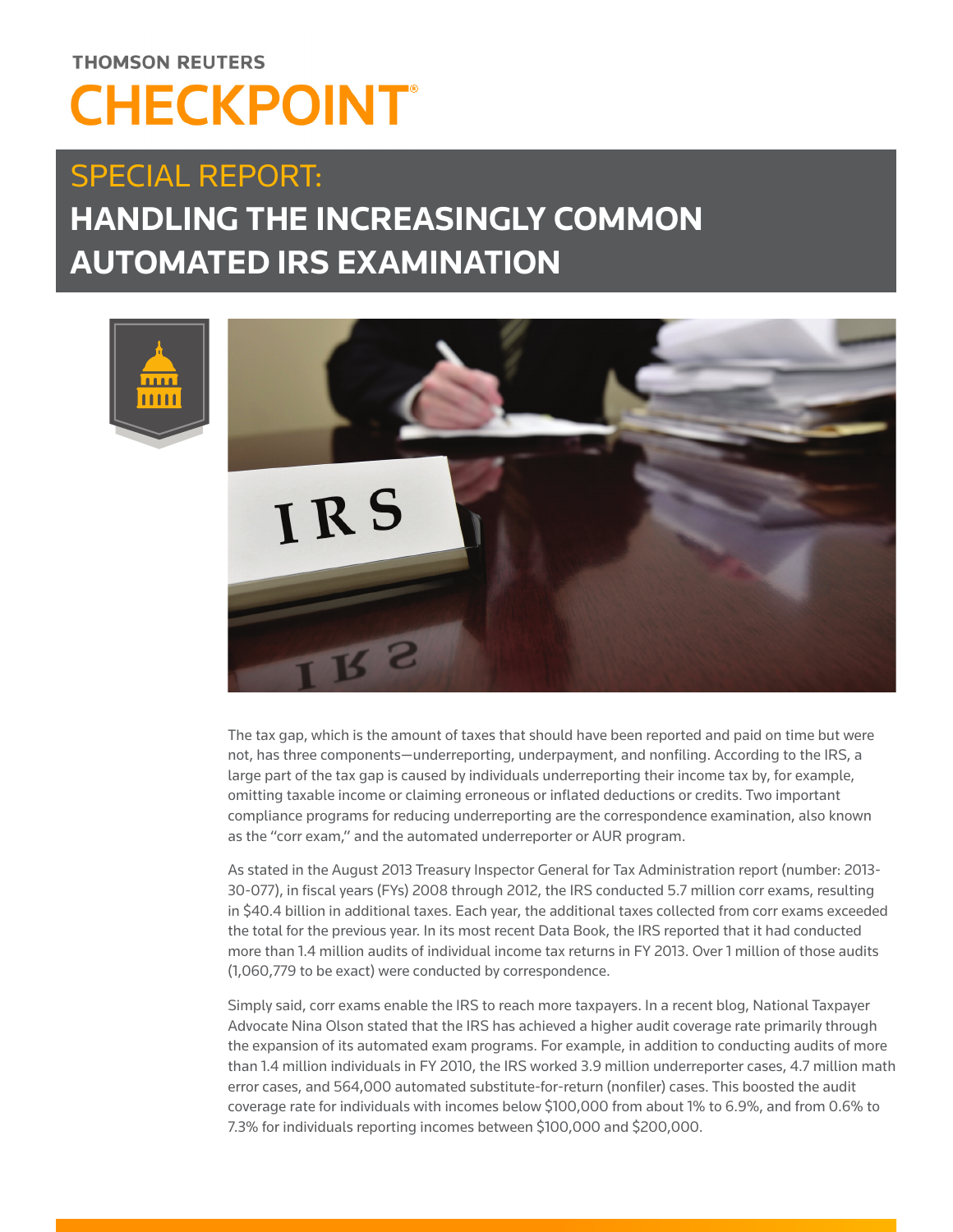

The IRS's 2013 Nationwide Tax Forum included a presentation on corr exams and AUR contacts by an IRS official who has managed both programs. According to her presentation, both programs are highly automated, highly effective, and are conducted at the IRS Campuses, which are comparable to what were IRS Service Centers in past years. Corr exams are worked out of 10 Campuses located across the country, while AUR inquiries are conducted at seven Campuses. Although the cases initiated in each Campus are site-specific, both programs allow universal access. This allows the corr exams to be worked at any of the 10 Campuses and the AUR cases to be viewed and worked at any AUR Campus.

While there are some fundamental differences between the two Campus programs, both start with a computer-generated notice asking about one or more entries or schedules on a tax return. If the taxpayer does not respond, a Statutory Notice of Deficiency (90-day letter) will be sent to the taxpayer by certified or registered mail. If no response is received to the statutory notice, the IRS will assess the tax liability and applicable penalties and initiate collection action (e.g., serve levies on banks or employers and/or file a notice of federal tax lien) if there is a balance due.

As stated in the August 2013 Treasury Inspector General for Tax Administration report, in fiscal years 2008 through 2012, the IRS conducted 5.7 million corr exams, resulting in \$40.4 billion in additional taxes.

#### Correspondence Examinations

Correspondence examinations (corr exams) focus on issues where a face-to-face meeting with the taxpayer or representative is not necessary. The criteria defining what type of case can be worked via correspondence are pretty straightforward. In a nutshell, the case must have a defined scope. The focus is on a specific schedule or line item on the tax return rather than the entire return, although if something unusual is identified the scope can be expanded or the case referred to a field or office audit group.

The audit issues are less complex than those handled by a Revenue Agent or Office Auditor, and frequently involve requests for records to substantiate specific tax return entries, such as receipts to support car and truck expenses on Schedule C, cancelled checks to support a charitable contribution deduction, and birth certificates or school records to support a dependency exemption. If the requested documents or records are not provided, the item will be disallowed, although there are times when the IRS will allow a partial deduction where the substantiation supports that determination.

A common issue is the Earned Income Tax Credit. The IRS asks for documentation, such as a birth certificate, to support the claim for the credit, and generally releases the portion of the refund that is not under examination. In fact, corr exams are an integral part of the IRS's strategy for ensuring compliance with the requirements for claiming a refundable credit. The Adoption Credit and the First-time Homebuyers' Credit are other credits that have been extensively worked in corr exams over the past few years. Schedule A deductions are another significant part of the corr exam inventory. Two major Schedule A issues are employee business expenses and charitable contribution deductions.

Different notices are used to contact the taxpayer. They identify the issue(s) under audit and request information from the taxpayer to verify and support the identified credit or deduction. For example, Letter 566 (Initial Contact−Notification of Examination and Request for Documentation) informs the taxpayer of the area(s) the IRS has selected and requests documentation to substantiate the information shown on the return. Some initial contact letters also include issue-specific questionnaires, which are to be filled out and returned with the response. All initial contact letters should include a copy of Publication 3498-A, which explains the process for examinations conducted by mail and addresses taxpayer appeal and advocacy rights.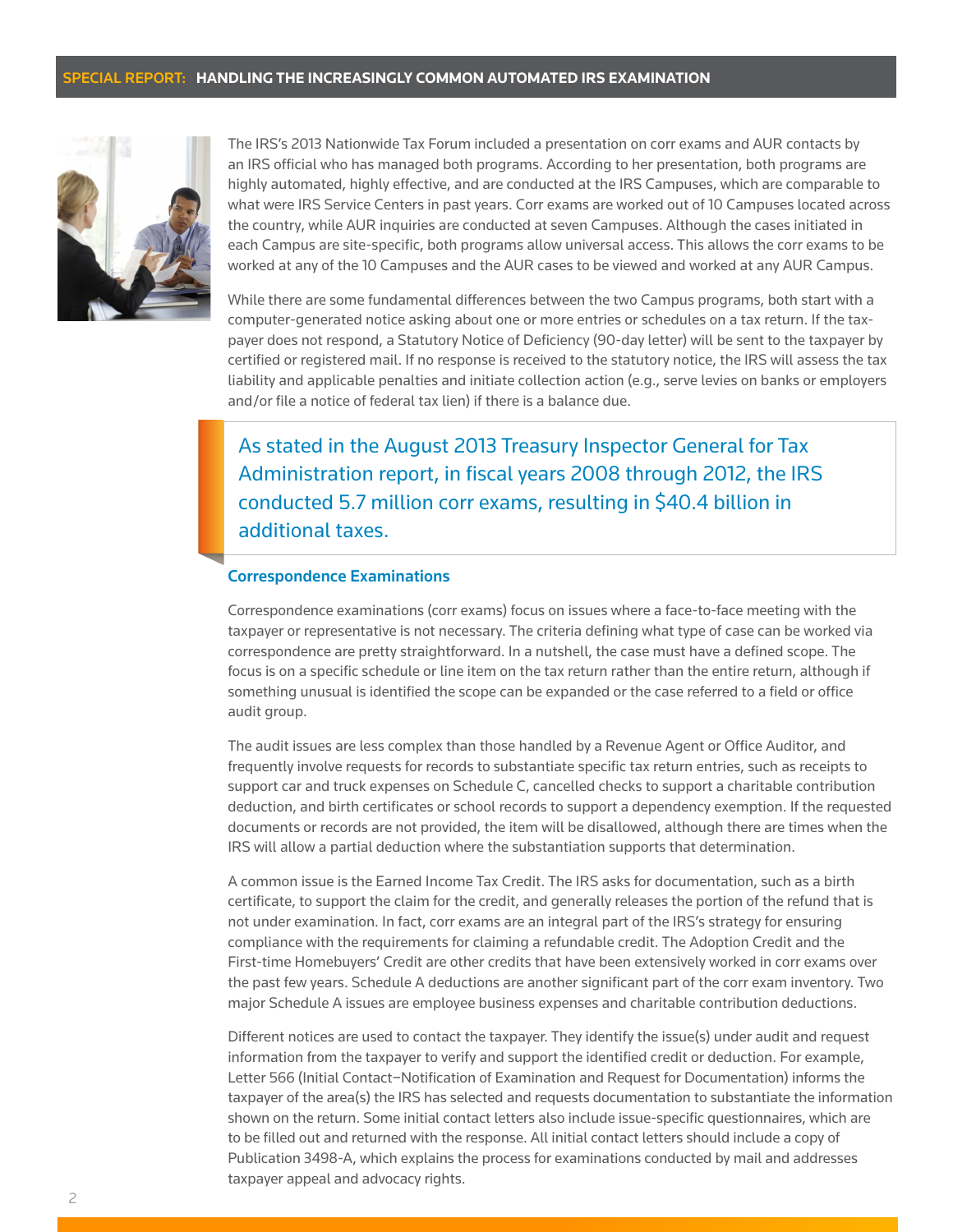

Once informed of the corr exam, the practitioner should consider filing Form 2848 (Power of Attorney and Declaration of Representative). Although it is not always necessary to have a Form 2848 on file to handle a corr exam, it can expedite the process. Furthermore, under IRC Sec. 7521(c), a taxpayer has the right to be represented by an attorney, CPA, enrolled agent, or other person authorized to practice before the IRS under Treasury Department Circular 230. Once a Form 2848 has been submitted, the taxpayer should refer any subsequent questions or contacts from the IRS to the practitioner.

Notices will continue to be sent throughout the process, depending on when and whether responses are received. If the taxpayer does not reply or the IRS decides that the response does not fully support the credit or deduction, the IRS will send Letter 525 (general 30-day letter) with an examination report showing the proposed tax liability. A response must be received by the IRS within 30 calendar days from the date of the letter; otherwise, the proposed tax liability will be assessed. The response should include the taxpayer's signature if agreeing with the proposed tax liability, or a statement disagreeing with the proposed liability and requesting Appeals Office consideration. But before going to Appeals, taxpayers should provide the examiner with all information they have to support their position. Appeals will refer the case back for additional information if it feels that the documentation is incomplete.

Representatives with account issues and a valid Form 2848 from the taxpayer can use the Practitioner Priority Services, or PPS, line. This enables the representative to bypass the recorded messages and move up in the queue. The phone number is (866) 860-4259, option 7 for corr exams.



#### Automated Underreporter Cases

The Automated Underreporter (AUR) program initiates inquiries about discrepancies between information reported on tax returns and information reported to the IRS by employers, banks, and other third parties. The issues vary, but can include wages reported on a Form W-2, or interest or dividend income reported on a Form 1099. AUR cases come from the Individual Master File (IMF), which contains information from filed individual tax returns, and

the Information Returns Master File (IRMF), which contains information submitted by third parties. After all current-year returns are processed, they are computer-matched to the corresponding IRMF file.

As formidable as the AUR program is, it is not a real-time program. When mismatches are identified, returns are inventoried for further analysis, beginning about seven months from the filing due date. Tax Examiners verify whether the mismatched item is located elsewhere on the return before creating a case. Generally, the earliest that taxpayers are contacted will be 12 months from the date they filed the return. Given the IRS's current processing systems and the fact that information returns can be received throughout the year, contact cannot be made any sooner in order to ensure that all information returns have been received and the matching process has been completed.

If income reported by payers cannot be identified on the tax return, AUR will notify the taxpayer. When certain conditions are present, a multipage Notice CP2501 will be issued. This notice is a preliminary inquiry letter that does not propose a change to tax liability but rather quantifies and explains the apparent mismatch and requests an explanation for the mismatch. The CP2501 may also indicate that an accuracy-related penalty will be proposed if there is an understatement of tax [and in the case of a Section 6662(d) substantial understatement penalty, if the dollar prerequisites are met].

A response is requested within 30 calendar days of the date of the notice. If the taxpayer agrees, an amended return need not be filed—the IRS will make the adjustment. But the CP2501 does instruct the taxpayer to file an amended return for any other tax year(s) where the same discrepancy occurred [assuming of course that the statute of limitations for the other tax year(s) is still open]. If the taxpayer does not agree with the third party information, the response portion of the notice should be completed, and available supporting documentation should be attached to the response. If the taxpayer wants a practitioner to discuss and provide information to the IRS about the notice, the "Authorization" should be completed and signed.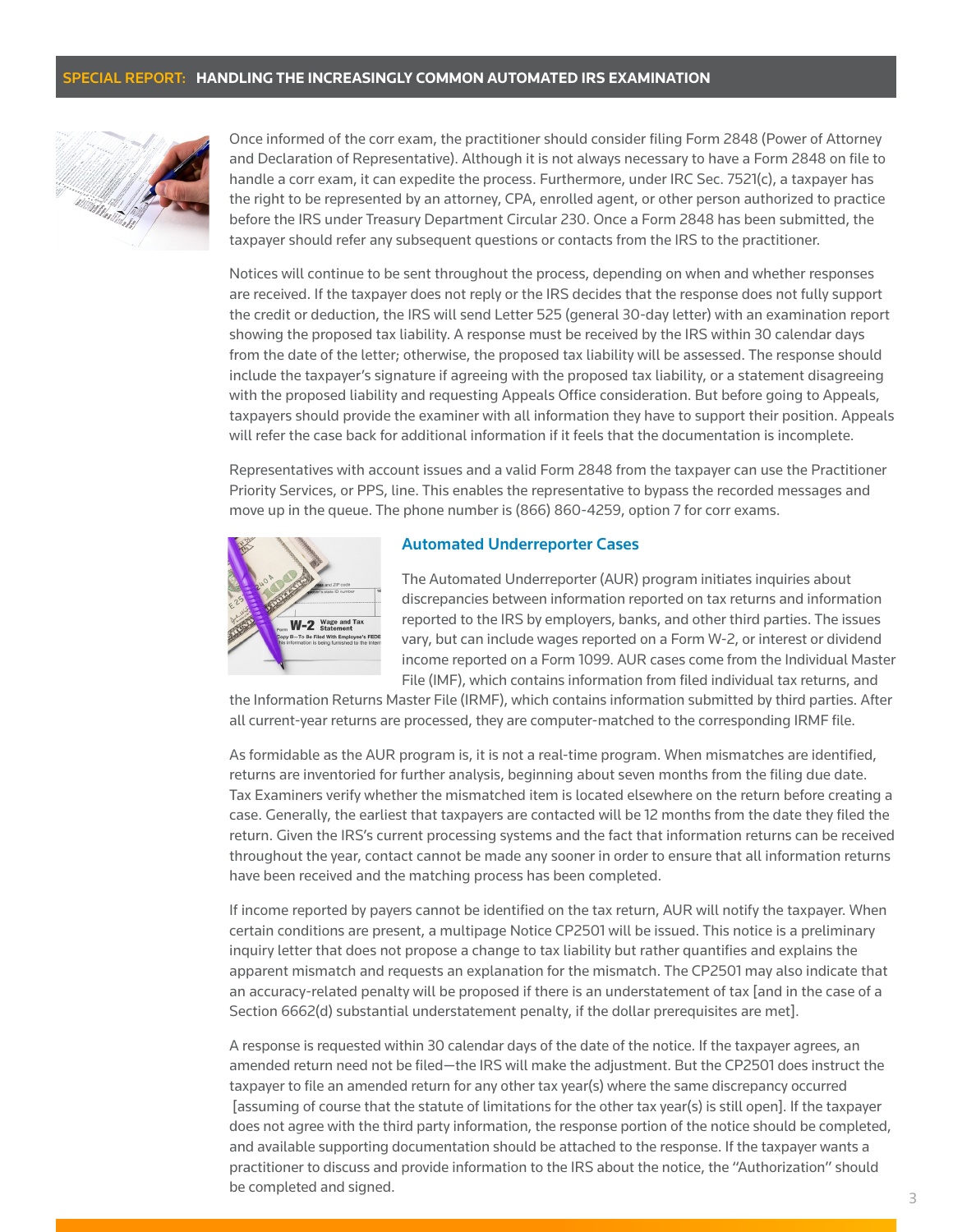

A multipage Notice CP2000 will be issued if the IRS does not issue a preliminary CP2501, the taxpayer does not timely respond to the CP2501, or the IRS rejects the taxpayer's explanation. The CP2000 is the most widely issued AUR notice. It is not a bill but does propose additional tax (and so functions as a 30-day letter). It provides the (1) payer's name, address, and tax identification number; (2) kind of document issued, such as a Form W-2 or 1099; (3) pertinent account information, including Social Security Number; (4) amount per return and per the third party; and (5) resulting difference. Unlike the CP2501, the CP2000 computes the tax understatement, including any automatic adjustments because of changes to the taxpayer's AGI, such as Schedule A miscellaneous deductions.

Generally speaking, an amended return should not be filed in response to a CP2000. Instead, the response section of the notice should be prepared. A response must be received by the IRS within 30 calendar days from the date of the letter. While extensions of time are possible, it is better not to risk an extension denial, particularly one received after the 30-day period has expired.

Taxpayers who agree should sign the response, which signifies agreement that they owe the additional tax plus interest and possibly penalties as well. The method of payment must also be indicated, with payment in full (the IRS's preferred method) appearing on the top line. A benefit of full payment for the taxpayer is avoiding the further accrual of interest. Otherwise, the "I don't agree with some or all of the proposed changes" portion of the notice should be completed and any supporting documentation should be attached to the response. If the taxpayer wants a practitioner to discuss and provide information to the IRS about the notice, the "Authorization" should be completed and signed.

Representatives with account issues and a valid Form 2848 from the taxpayer can use the Practitioner Priority Services, or PPS, line. This enables the representative to bypass the recorded messages and move up in the queue. The phone number is (866) 860-4259, option 6 for AUR cases.

#### Problems with Automated Examinations

In her 2011 annual report to Congress, National Taxpayer Advocate Nina Olson included a section titled "An Analysis of the IRS Examination Strategy: Suggestions to Maximize Compliance, Improve Credibility, and Respect Taxpayer Rights." While acknowledging that "the IRS needs automation to administer tax laws and tax-based social programs efficiently," she expressed concerns about the IRS "continuing to expand its automated examination, and examination-like procedures."

A response must be received by the IRS within 30 calendar days from the date of the letter. While extensions of time are possible, it is better not to risk an extension denial, particularly one received after the 30-day period has expired.

While automated exams have given the IRS a low-cost way to expand its audit coverage, they do not provide a detailed analysis of income and expenses to determine whether taxable income was properly reported. For example, a corr exam may determine whether a credit claimed on the return was properly claimed, or an AUR case may require the taxpayer to report 1099 income reported to the government by a third party payer. But income that was never reported to the government on a 1099 is not addressed. In that sense, the correspondence or AUR exam "may actually reduce voluntary compliance if taxpayers conclude and tell others that the IRS did not uncover cheating."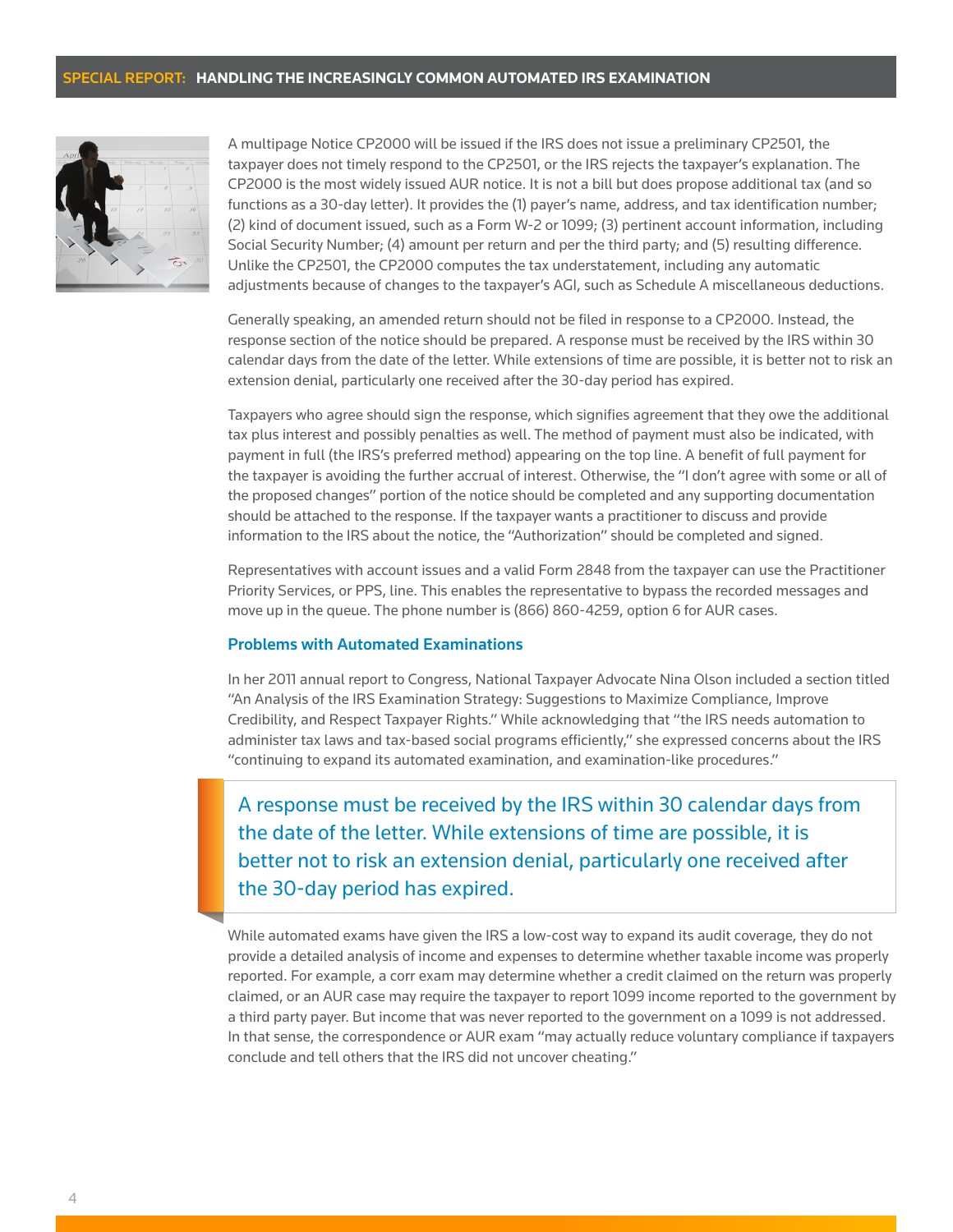

Ms. Olson has specific concerns about both types of exams. First off, corr exam work, which is "now the backbone of the IRS examination strategy, is completed by Tax Examiners, an entry-level position that requires a high school diploma or General educational development (GED) certificate." Furthermore, it is difficult to reach a Tax Examiner on the toll-free line because the system is overloaded. She cites research that for corr exam units, 62% of the callers are repeat callers, while 13% phone more than eight times to resolve their issues. Calls that get through are routed to the next available Tax Examiner. For this reason the IRS does not provide a specific examiner's name and extension. As a result, no single employee is responsible or accountable for the processing and closure of the case.

She adds that the lack of contact information may be more than frustrating—it may contravene the IRS Restructuring and Review Act of 1998. This is because the 1998 Act requires the IRS to include in all manually-generated correspondence the name, telephone number, and identifying number of a person the taxpayer can contact regarding the correspondence. She cites an Internal Revenue Manual provision (that is not publicly available on <www.irs.gov>) defining "manually-generated correspondence" as "correspondence issued as a result of an IRS employee exercising his/her judgment in working/ resolving a specific taxpayer case or correspondence, or where the employee . . . is asking the taxpayer to provide additional case-related information."

For example, assume that a Tax Examiner concludes that the IRS needs documentation to resolve an issue. Because the examiner issues a Letter 565 (Acknowledgement and Request for Additional Information) through an automated system, the IRS considers this a computer-generated letter and does not include identifying information for the employee making the determination. According to Ms. Olson, the fact that an automated correspondence system is used to generate the letter does not negate the fact that the letter was issued as a result of the examiner exercising judgment and making a decision on a specific case. With the extensive use of computer-generated correspondence, the end result is that fewer taxpayers will be provided with the protection envisioned by Congress in 1998.

The fact that an automated correspondence system is used to generate the letter does not negate the fact that the letter was issued as a result of the examiner exercising judgment and making a decision on a specific case.

Regarding AUR audits, the IRS has taken the position that an attempt to resolve a discrepancy between the taxpayer's return and third party information is not an examination because it is not examining books and records but is merely asking the taxpayer to explain the discrepancy. Ms. Olson refers to AUR cases and other automated assessments as "unreal" exams because they do not give taxpayers the same rights as "real" correspondence, office, or field exams. While the IRS generally cannot audit a return twice, it can examine a return that was previously subject to an "unreal" exam. In that circumstance, it reserves the right to examine the books and records later without violating IRC Sec. 7605(b).

While the IRS may not consider an AUR contact to be a real examination, it is easy to understand why a taxpayer would. The IRS website has a sample copy of the CP2000, which is the most commonly issued underreporter notice (see http://www.irs.gov/Individuals/Understanding-Your-CP2000-Notice). The CP2000 states that for additional information, the taxpayer can review the enclosed Publication 3498-A, "The Examination Process." As if the name were not enough, the first item listed under "Audits by Mail" states that: "The IRS will send a letter informing you that you have been selected for an audit, and listing what information you need to send to the IRS."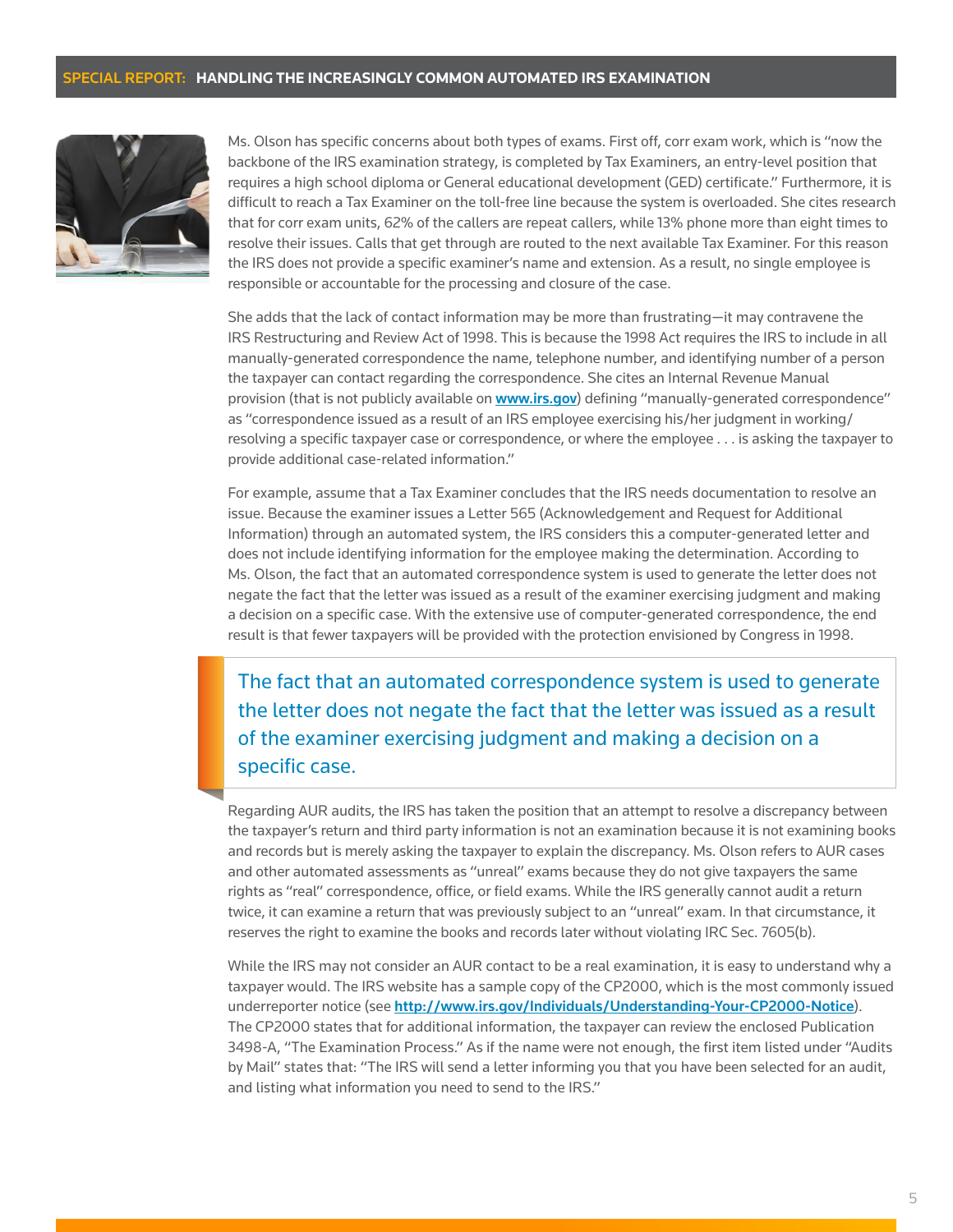

#### Responding to an Automated Exam Letter or Notice

It is important to understand what item or items are being questioned by the corr exam or AUR notice. (For help in doing this, the practitioner can access the Checkpoint IRS Response Library, which provides explanations of and guidance for handling hundreds of IRS letters, notices, and forms.) It is also very important to understand what the IRS proposes to do if the taxpayer does not respond or the response is deemed to be unsatisfactory. Is the IRS merely requesting information? Or will it assess the proposed tax and penalties (if applicable) if the taxpayer does not respond in a timely manner?

Even if the practitioner prepared the tax return, a wage and income transcript for that year should be obtained from the IRS by calling the Practitioner Priority Service or accessing the online e-Services Transcript Delivery System. Proper authorization from the taxpayer is required—either Form 2848 (Power of Attorney and Declaration of Representative) or 8821 (Tax Information Authorization). To advocate on the taxpayer's behalf, a Form 2848 must be on file. If the dispute involves a joint income tax return, both spouses must execute their own form.

## Taxpayers who used representatives were nearly twice as likely to be found eligible for the credit compared to those who were not represented.

As discussed more fully in PPC's Guide to Dealing with the IRS, when responding to a letter or notice:

- 1. Attach copies of all notices and other correspondence received by the taxpayer (or at least the last notice received) or provide a detailed description of the problem. Attach an original or photocopy of the Form 2848 authorizing the practitioner to represent the taxpayer(s).
- 2. Provide copies of all taxpayer and/or practitioner responses to the IRS notices or other correspondence. Specifically reference each response in a letter outlining the problem.
- 3. Provide copies of all documents supporting the client's position. Do not send original documents. If copies of tax returns or schedules are requested or needed to clear up the matter, stamp or write "Copy only, do not process" on each one.
- 4. Request specific action by the IRS, such as: do not assess the proposed tax increase, abate the assessed penalty, or the taxpayer requests Appeals Office consideration.
- 5. Provide a telephone number, name, and time of day the IRS can call to discuss the matter if there are any questions or other problems.
- 6. Place the expected response date on a tickler file to monitor the matter.

Representing taxpayers in these matters is not a fruitless exercise. In her 2013 Objectives Report to Congress, National Taxpayer Advocate Olson noted that 46% of all correspondence exams in fiscal year 2011 covered the Earned Income Tax Credit, and taxpayers who used representatives were nearly twice as likely to be found eligible for the credit compared to those who were not represented.

Remember that the Taxpayer Advocate can be contacted if the taxpayer is suffering or will suffer a "significant hardship," which is defined as a "serious privation caused or about to be caused to the taxpayer as the result of the particular manner in which the revenue laws are being administered by the Internal Revenue Service" [Reg. 301.7811-1(a)(4)(ii)]. The Taxpayer Advocate is an independent organization within the IRS that assists taxpayers experiencing significant economic harm or long long delays, or who have not received a response to a tax issue through normal channels. There is at least one Taxpayer Advocate in every state, the District of Columbia, Puerto Rico, and each Service Center (Campus). There is also a nationwide toll-free number: (877) 777-4778 or TTY/TTD (800) 829-4059.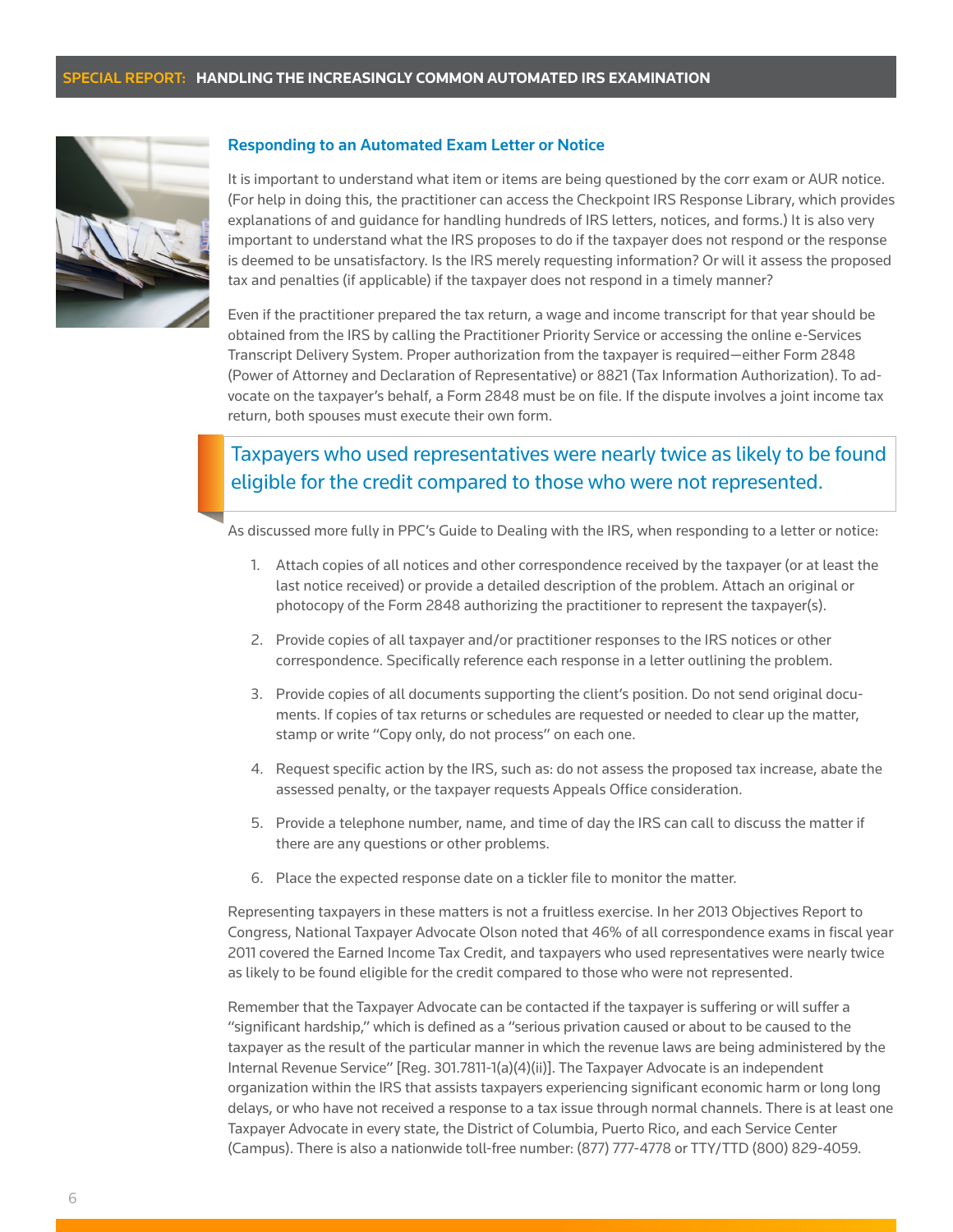

You'll find all the comprehensive tools and learning opportunities you need to successfully deal with today's IRS.

### **IRS PRACTICE AND PROCEDURE GUIDANCE**

#### **[Checkpoint IRS Response Library](Tax.ThomsonReuters.com/IRSCorrExam)**

The *Checkpoint IRS Response Librar*y provides subscribers the comfort and confidence to efficiently and effectively respond to IRS taxpayer notices and represent clients in many types of engagements. Subscribers can quickly search by notice number and respond to the IRS and clients using a variety of tools, including scripts and response documents.

The IRS Issues section includes a topical listing of commonly encountered IRS issues/engagements, broken down into Individuals and Businesses/Payroll. Chapters are grouped together by common topic, with an Introduction, Issue Overview, Practice Overview, Workplan, and list of Documents and Resources. The step-by-step Workplan displays detailed instructions, practice tips, and examples of necessary documents and forms.

#### **[PPC's Guide to Dealing with the IRS](http://store.tax.thomsonreuters.com/accounting/Tax/PPCs-Guide-to-Dealing-with-the-IRS/p/100200238)**

*PPC's Guide to Dealing with the IRS* shows you how to apply the rules for your clients' benefit with more than 150 tools and practice aids that enable you and your staff to work efficiently and effectively with the IRS. You'll get step-by-step guidance for more than 50 matters, work programs for major engagements, checklists for preparing forms, and summaries of the law. There's also a chapter on managing client matters, and another profiling typical client situations — including strategies, filled-in forms, and other practice aids for completing the engagement.

For more information, visit **[tax.thomsonreuters.com](http://tax.thomsonreuters.com)** or call 800.431.9025